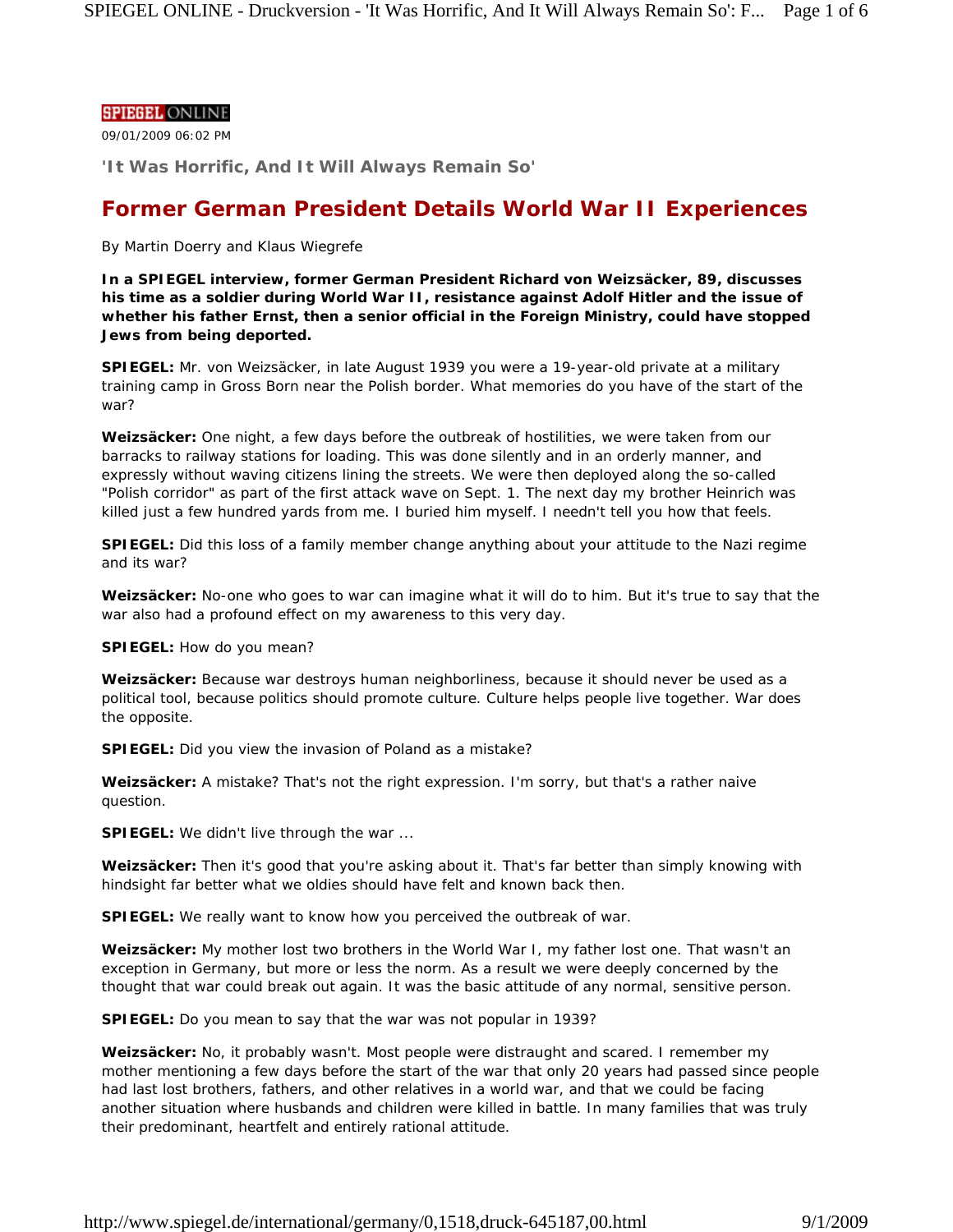**SPIEGEL:** What was your feeling about Poland?

**Weizsäcker:** I was one of the countless young Germans of my generation who knew far too little about Polish history and culture, and the situation it found itself in. However, we did notice a clear difference in the various sections of the population in terms of how they received us as soldiers. Once we had crossed the Danzig Corridor we arrived in East Prussia, where people were relieved that the corridor was finally being eliminated. By contrast, on the Belgian-Luxembourgian border with (Germany's) Eifel (region), where we were transported immediately after the invasion of Poland, the local Germans were pleased to see us, although they begged us not to trigger another war by going beyond Germany's western borders into Luxembourg, Belgium and France.

**SPIEGEL:** Did you share the view held by many of your contemporaries that Germany should annex Danzig and the Polish Corridor?

**Weizsäcker:** I was a very young man. What did I know about Danzig and East Prussia? Sure, my married sister lived there, and I visited her once. All I had experienced was personal fate. What I lacked were sound historic knowledge and my own life experiences.

**SPIEGEL:** In 1939 your father, Ernst von Weizsäcker, was an undersecretary in the German Foreign Ministry and therefore the deputy of Hitler's foreign minister, Joachim von Ribbentrop. How do you view your father's role today?

**Weizsäcker:** My father's entire career, and that of his confidantes at the Foreign Ministry, was geared towards introducing the kind of reforms that would usher in the European peace that the Treaty of Versailles had failed to bring. Without a doubt this also meant changes in favor of the Germans, who had lost World War I. But the basic premise was that this had to be achieved exclusively by peaceful means. That is why my father remained at the Foreign Ministry even after 1933.

**SPIEGEL:** We get the impression that your father was one of those conservative civil servants who rejected Hitler's methods but welcomed Germany's re-emergence as a central European superpower.

**Weizsäcker:** Why this interpretation? Again I am pleased that you are asking me. What do you mean by "re-emergence as a superpower"? As a colonial power with a navy like that of the Kaiser? No. My father wanted a common European understanding about the necessity of establishing peace in Europe. When Hitler subsequently began planning war in earnest, diplomats from Italy, Britain, and Germany worked together in secret to prevent it.

**SPIEGEL:** You're referring to the 1938 Munich Agreement: In an attempt to appease Hitler, the Western powers agreed to his demand for the German annexation of the Sudetenland from Czechoslovakia.

**Weizsäcker:** My father conspired with the British and Italian ambassadors, and they managed to talk Mussolini into convincing Hitler to accept the agreement. Nowadays the Munich Agreement is seen as a capitulation by Western democracies in the face of a dictatorship. At the time the Western powers considered it the only possible avenue to peace. In any case they were not militarily ready for another war. However, even Hitler always considered the Munich Agreement his worst foreign-policy mistake. Our present view is influenced by the fact that Munich merely delayed the onset of war.

**SPIEGEL:** How did your father see the Munich Agreement in retrospect?

**Weizsäcker:** Without a doubt he believed his mission had failed when Germany invaded Poland in 1939 and the war gradually spread.

# **'It Was Clear Hitler Expected to Win War by Autumn of 1941'**

**SPIEGEL:** You spent most of the World War II on the Eastern Front. In December 1941 you were within a few miles of Moscow, and later your unit was involved in the siege of Leningrad. Many of those who fought in the war are still traumatized by the death and killing they witnessed. Are you?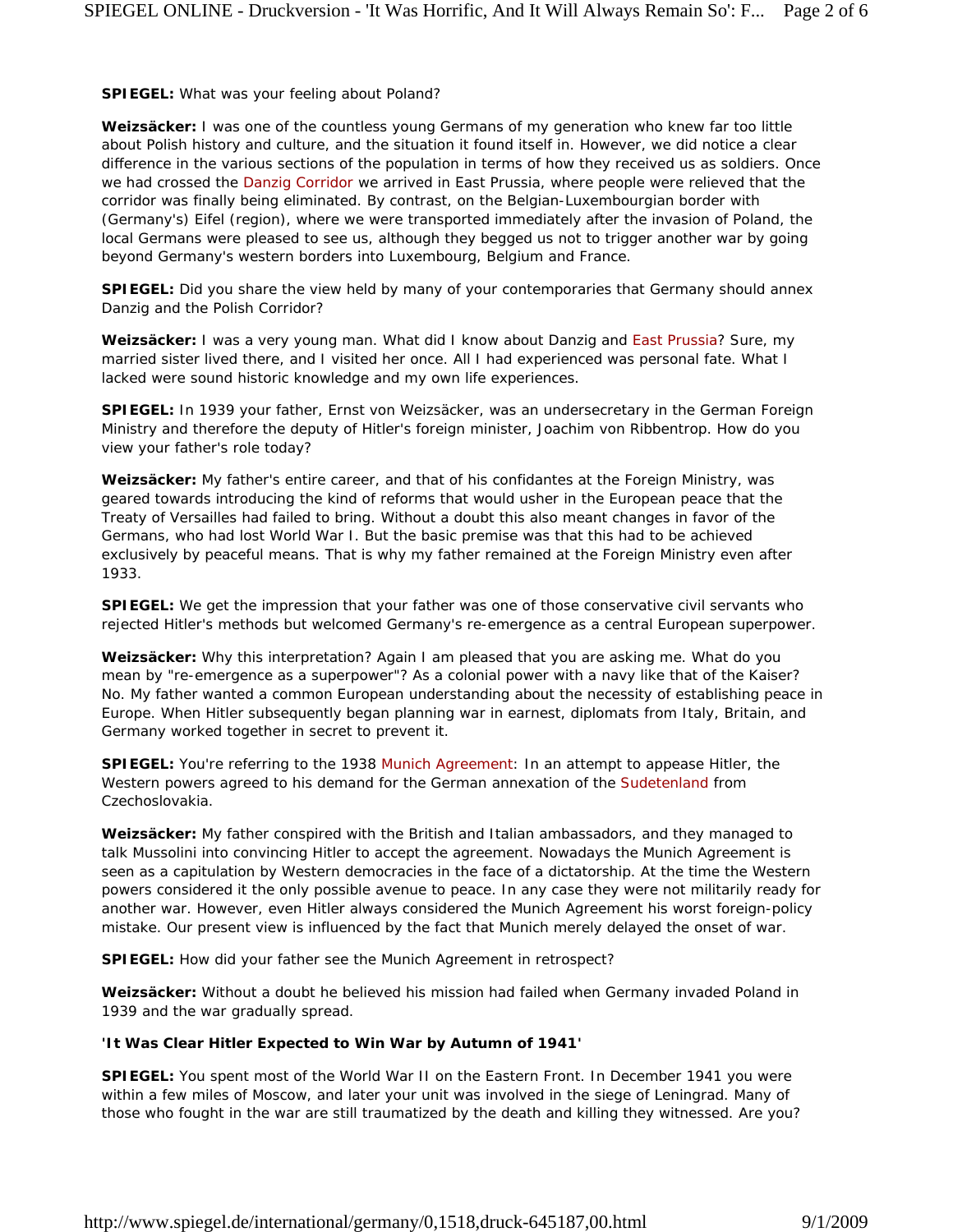**Weizsäcker:** It was horrific, and it will always remain so. In the winter of 1941, I heard Reich Press Spokesman Otto Dietrich say on the radio that the war effort had run into difficulties "because the winter surprised us as we were approaching Moscow in December." That was the first time I saw many of the soldiers in my regiment angrily waving their fists. Was this "surprise" the reason why we were completely inadequately equipped to fight 40 kilometers from Moscow in the heart of winter? It was clear Hitler and the other leaders had expected to win the war by the autumn of 1941.

**SPIEGEL:** Did you ever witness any war crimes in the Soviet Union?

**Weizsäcker:** Not personally.

**SPIEGEL:** The files of your division contain reports from late June 1941 that the bodies of "brutally mutilated" soldiers had been found. Do you remember that?

**Weizsäcker:** I never saw those files at the time, but I did see mutilated German soldiers. We were petrified of being captured by the Soviets.

**SPIEGEL:** The papers also contain an evening report from Infantry Regiment 9 dated June 28, which contains the following sentence: "Prisoners were not taken because, having seen how brutally their comrades-in-arms had been mutilated, the soldiers in the regiment no longer felt able to do so."

**Weizsäcker:** Whichever way you look at it, what you are talking about is monstrous. I have never heard such a report, not even the slightest inkling. Nor did I hear about anyone in our regiment acting in the way this suggests. I therefore deny that this happened in our sector.

**SPIEGEL:** You seem to be annoyed by the question.

**Weizsäcker:** Annoyed? No, it distresses me. Is that really so hard to understand? Nobody doubts that the war was waged brutally, and that people were brutal. But the German army took millions of prisoners, and it goes without saying that not all these prisoners were abused or massacred. I'd like to point out that our infantry regiment was a long-established part of the army, and placed great store in personal behavior and discipline -- even in times of war. Of course we take seriously the questions and research of those investigating the issues today. Much of what they have found after decades of research was not known to us at the time. The important thing is to promote historical and moral understanding between generations, and that can and should involve mutual respect.

**SPIEGEL:** You didn't have any knowledge of the Holocaust prior to 1945?

**Weizsäcker:** It was only after the end of the war that I heard and tried to comprehend the word and the horrors of the Holocaust. But a friend of mine in the regiment, Axel von dem Bussche, had observed to the rear of our position that the region's Jewish and non-Jewish inhabitants had been made to dig a large trench and lay down in it, whereupon they had been shot dead. He came straight back to the regiment, and I'll never forget how he said he had felt like lying down beside them. Axel was a colossus of a man, and highly decorated. He was deeply moved by his experience, and hearing that from him made you want to participate in the resistance to the extent possible.

**SPIEGEL:** Could Bussche speak openly about his experiences with his fellow soldiers?

**Weizsäcke:** There was a small, tightly-knit group of friends who spoke about it -- albeit with the almost inevitable impotence of not being able to draw any conclusions from it. What could we have done? After all, we were far from Berlin somewhere in the Soviet Union.

**SPIEGEL:** What was the main thrust of your conversations?

**Weizsäcker:** The specific, constantly recurring problem for us in Russia was that we were forever having to pass on orders from above. Time and again it made us wonder who thought these orders up without being able to judge whether or not they could be carried out. So passing orders on and thus colluding with the orders that came from behind the lines was generally the first topic of conversation when we got together and asked ourselves how we could justify all that.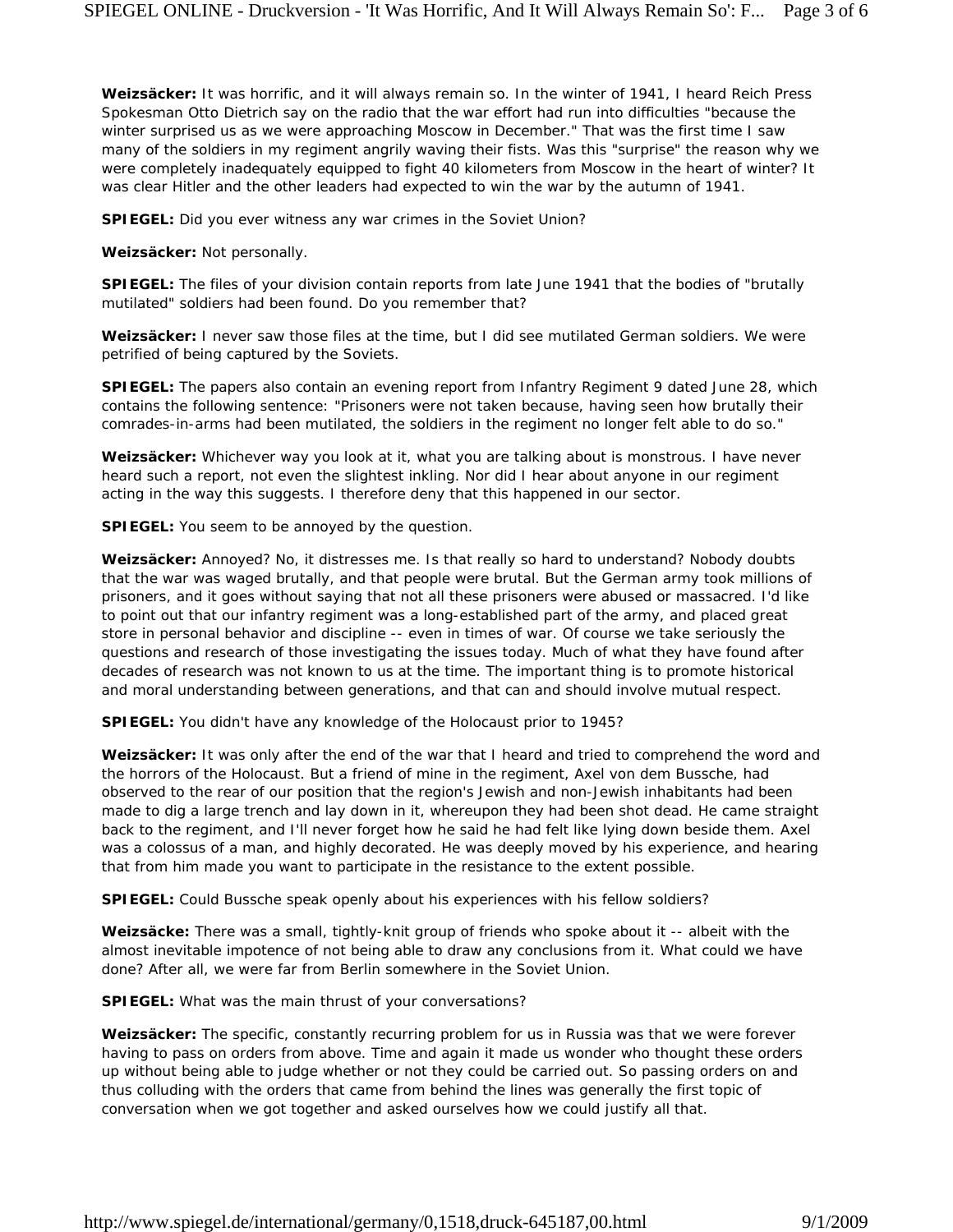**SPIEGEL:** So there were several reasons why you chose to join the resistance movement: The experiences of your friend Bussche, your military situation, etc.

**Weizsäcker:** The entire terrible situation into which our leaders had plunged the entire country.

**SPIEGEL:** What was your connection to Berlin?

**Weizsäcker:** An even older friend -- Count Fritz-Dietlof von der Schulenburg -- who always spent half his time in Berlin and half with us at the regiment. He collected like-minded people almost to order. In 1943, Count Claus von Stauffenberg saw an opportunity to assassinate Hitler. An officer from the front was supposed to be demonstrating new uniforms to Hitler, and Stauffenberg was looking for someone who was willing to blow up Hitler and himself on this occasion. Schulenburg suggested Axel to him, and Axel agreed to it immediately.

#### **SPIEGEL:** What was your role?

**Weizsäcker:** Stauffenberg, whom I knew, had sent a telegram to the division and the regiment ordering Major von dem Bussche to return to Berlin or Potsdam immediately. That was difficult because the division didn't want any active battalion commanders being sent back to base in Berlin. I then organized papers and the travel arrangements for Axel with regimental headquarters, and notified Stauffenberg about this. However, the assassination had to be postponed because an Allied air strike destroyed the uniforms. In the meantime, Axel was seriously wounded at the front.

**SPIEGEL:** Do you consider yourself one of the co-conspirators of the July 20, 1944 plot?

**Weizsäcker:** I spoke to Schulenburg three weeks before the assassination attempt in Potsdam. He told me the assassination was imminent, and that if the plot was successful we would immediately receive instructions on how to proceed.

**SPIEGEL:** What would your task have been if the plot had been successful?

**Weizsäcker:** Schulenburg wanted to bring me and a few friends from the regiment to Berlin straight away. After the abortive attempt on Hitler's life, 13 former or current members of the regiment were executed or took their lives to avoid falling into the Gestapo's hands.

#### **My Father's 'Sentence Was Neither Morally Nor Humanely Just'**

**SPIEGEL:** After the war, you interrupted your law degree to help defend your father at the Nuremberg Trials. The Americans eventually sentenced him to five years in prison. You have always criticized this sentence as unfair.

**Weizsäcker:** My father was tried before the wrong kind of court. Foreign policy was the only work he really had any influence over and that he really enjoyed. Although the outbreak and expansion of the war frustrated all his efforts, his actions later prompted the so-called Reich Main Security Office -- a part of the SS -- to demand he be charged with high treason by the People's Court. Even the wife of the then foreign minister wrote extensively about this demand in her memoirs. Luckily by the time they got round to it my father was the ambassador to the Vatican in American-occupied Rome and therefore out of the reach of the German bloodhounds.

**SPIEGEL:** He was also acquitted of the charge of "crimes against peace." The verdict was based on "crimes against humanity." In 1942 Adolf Eichmann asked the German Foreign Ministry to issue a statement on the deportation of Jews to Auschwitz. Ernst von Weizsäcker replied that the ministry had "no objections."

**Weizsäcker:** My father faced a central moral dilemma: Should he stay in office or not? What would and should he be prepared to accept any mission for? What could he influence personally, and what was beyond his control?

**SPIEGEL:** And your reply?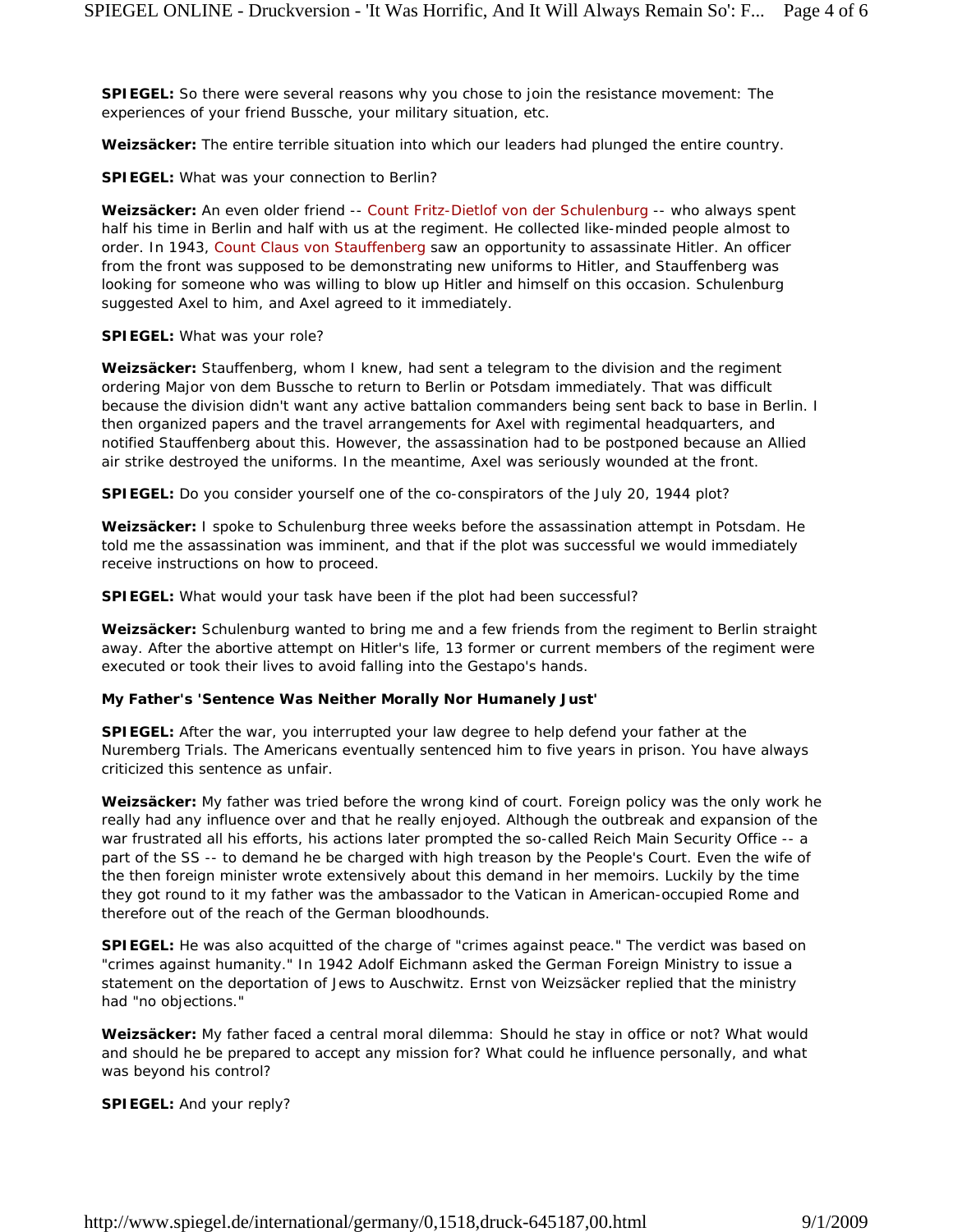**Weizsäcker:** He remained at the Foreign Ministry in spite of all the deep disappointment it brought him. But after fastidiously reviewing the matter, he found that he was powerless to prevent the central domestic crimes against humanity. That's why he was all the more willing to help in any specific case of persecution he had access to. This is why he remained in office. Hundreds of statements from Jews, from churches, at home, in Britain and in other countries thanked him for the many ways he protected them, as did one of the judges at the Nuremberg Trials, in contrast to his two colleagues.

**SPIEGEL:** So you say your father was not treated fairly at the trials?

**Weizsäcker:** During a confidential though recorded meeting before the trial began, the prosecutor asked my father to be a prosecution witness and agree to testify against others. The prosecutor said surely it was worth committing a bit of perjury if it meant he could therefore escape trial. My father vehemently rejected the offer. The sentence was neither historically, morally nor humanly just. The American high commissioner in Germany ordered my father's immediate release from custody, and the first German federal president, Theodor Heuss, and many others spoke out on my father's behalf. In a speech during a parliamentary debate in England, Winston Churchill even said American prosecutors had made a "deadly error" over my father.

**SPIEGEL:** Have you ever asked him what would have happened if he had voiced his concerns to Eichmann?

**Weizsäcker:** Of course we put this imaginary scenario to him.

**SPIEGEL:** It's not an imaginary scenario, but a moral one.

**Weizsäcker:** The concrete effects were imaginary. Please believe me when I say that we haven't only just discovered what a moral question is.

**SPIEGEL:** You mean it wouldn't have made any difference if he had refused to approve it?

**Weizsäcker:** I won't repeat the conversations we had, but of course both he and we were deeply concerned about this issue. What do you think?

**SPIEGEL:** We're trying to understand what happened back then.

**Weizsäcker:** I have come to know and tried to portray him as best as is humanly possible.

**SPIEGEL:** Does that concern you to this day?

**Weizsäcker:** Of course. There is no such thing as historical, moral, human immunity, whether in youth or old age. I'm sure we agree on that too.

**SPIEGEL:** Mr. von Weizsäcker, we thank you for this interview.

*Interview conducted by Martin Doerry and Klaus Wiegrefe. Translated from the German by Jan Liebelt.*

**URL:**

http://www.spiegel.de/international/germany/0,1518,645187,00.html

**RELATED SPIEGEL ONLINE LINKS:**

The Road to World War II: Why Wasn't Hitler Stopped? (09/01/2009) http://www.spiegel.de/international/europe/0,1518,645707,00.html

**RELATED INTERNET LINKS:**

Wikipedia: Danzig Corridor http://en.wikipedia.org/wiki/Danzig\_corridor